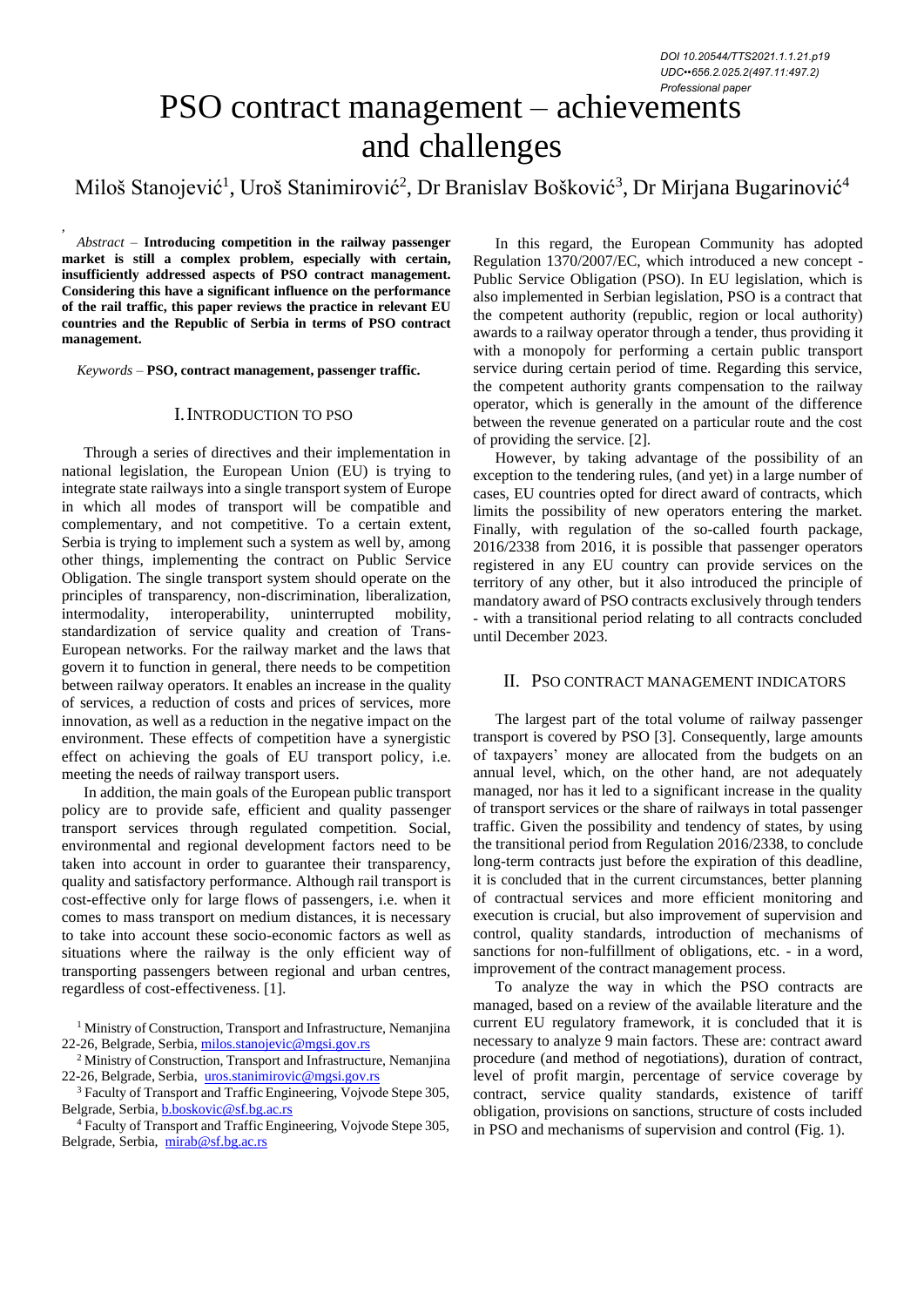

*Fig. 1. Elements of PSO contract management*

Without going into a more detailed analysis, which may be the subject of a separate paper, it will be explained in short theses what each of the above factors indicates in the context of the management of the PSO contract.

## *Award procedure and negotiations*

As already mentioned, the award of PSO contracts can be carried out in a tender procedure or by direct award. The award of a contract through a tender procedure potentially indicates the tendency of the competent authority to introduce (and develop) competition in the railway market and thus relieve public finances, which sometimes can seem harmful to the national railway operator (its unpopular decision from political standpoint). In contrast, direct award indicates that there is no readiness for this step, even at the cost of lower quality of service for the transport users (passengers) and permanent pressure on public finances.

In both cases, it is important to consider the manner of negotiations, primarily in terms of the level of costs and compensation, but also the scope and service quality, where it is crucial to assess the level of "bargaining power" of the railway operator. It is often the case (especially in cases of direct award) that the railway undertaking is not on an equal ground with the competent authority, which potentially can lead to compensation and scope of services being determined in a way detrimental to the railway operator.

Of special importance is the way of determining the services that are the subject of the contract, in terms of whether the initiative (service proposal) comes from the railway operator or is determined by the competent authority (as it should according to regulation), their compliance with the principles of "public interest", groundedness on market analysis, etc.

## *Duration of the contract*

As with the previous factor, the longer duration of contract potentially indicates the desire of the competent authority to "protect" the national railway undertaking from competition, which in turn may be to the detriment of service quality and

efficiency. On the other hand, they provide financial certainty to the carrier. Short-term contracts, however, pose a kind of "threat", as they put the operator in a situation of uncertain operation and revenue planning.

## *Level of profit margin*

By definition, the profit margin is a "reward" for the railway operator, i.e. the amount of funds that exceeds the net coverage of service costs. It becomes of special importance in the conditions of competition, considering that it is a "bait" for companies to have any interest in entering the market at first place<sup>1</sup>.

## *Percentage of service coverage by contract*

This factor is especially important in conditions when there is only one (national) railway undertaking in a certain country. When this percentage is lower than 100 it indicates that either there is a part of the services that are profitable or simply a part of the non-profitable ones did not fall under the contract. The reason for the latter may be in cases where there are limited budget funds available, and on the other hand, no willingness to implement the reduction of unprofitable lines or optimize the railway operator operations.

#### *Service quality standards*

Extremely significant factor. The way in which service quality standards are defined shows the focus and aspiration of the competent authority (but also the operator) to raise the quality of services that are the subject of the contract. It is important to note that the current regulation do not prescribe these standards in detail, but the decision is left to the competent authorities. They get full meaning only when a financial (or different) sanction is provided for deviation from the required quality levels.

### *Existence of tariff obligation*

It can legitimately be said to be an instrument of social policy of the competent authority. In fact, it is an obligation of the railway operator to perform transport of all or certain categories of passengers (students, pensioners, etc.) at prices lower than the market ones. In these cases, when the railway operator is not able to change the prices of its services on its own, it is of special importance to be transparent and adequately compensate these losses.

## *Provisions on sanctions*

Sanctions, whether financial or otherwise (for example, the possibility for the competent authority to pre-assign part of the services to another operator), are the basic "weapon" in the hands of the competent authority when it comes to contract management. The absence of sanctions, in the opinion of the authors, represents a practical meaninglessness of quality standards, and thus, in a way, the very essence of the contract.

<sup>&</sup>lt;sup>1</sup> When awarding a PSO contract, it is not about competition on the market, but about competition for the market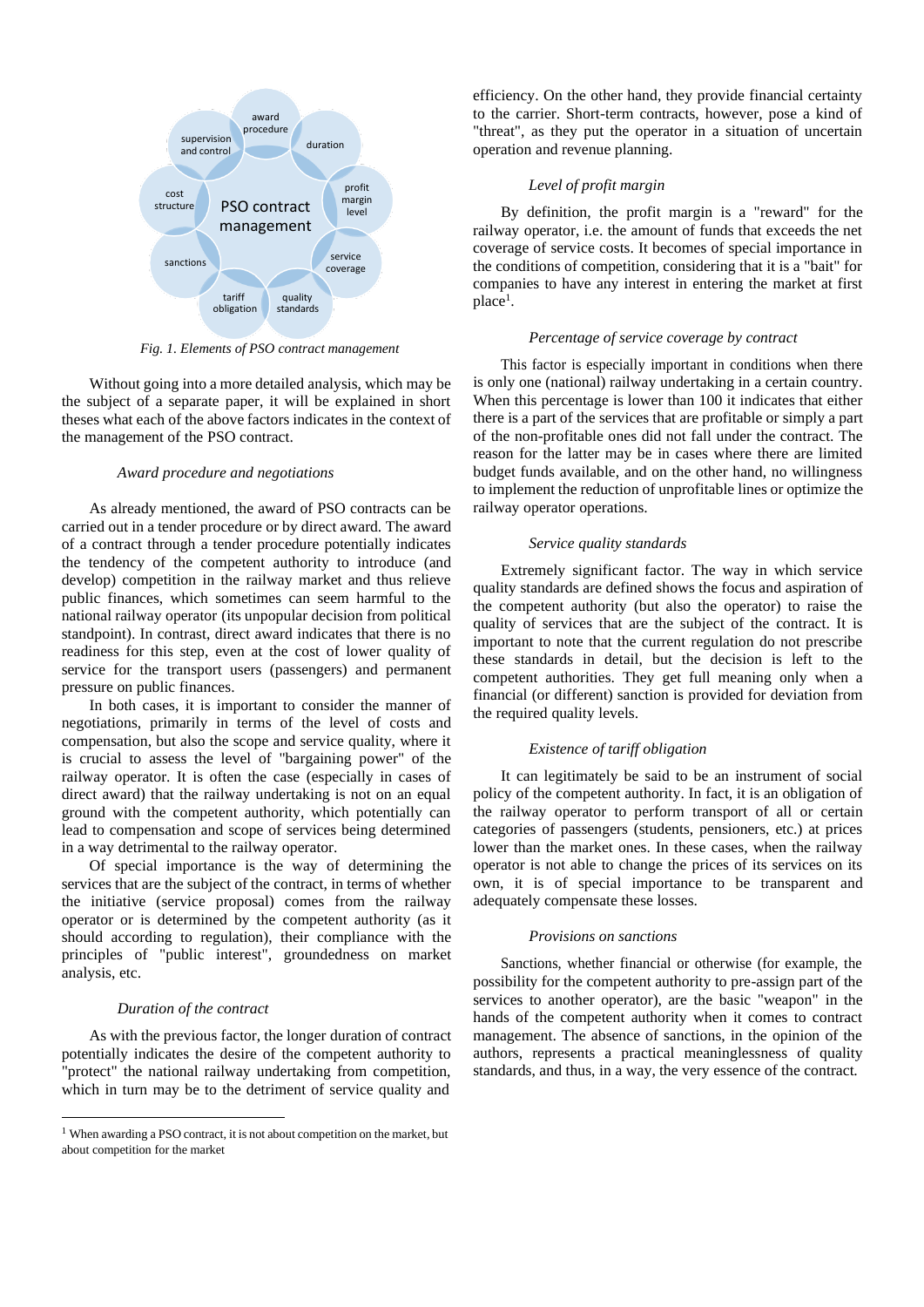# *Structure of costs included in the PSO*

In accordance with the current regulation, only the costs incurred in connection with PSO service (they are clearly defined by Regulation 1370/2007) may be subject to the compensation of PSO services. The reason for this is to ensure a "financial balance", i.e. to prevent overcompensation that would distort the market. However, some countries have defined these costs somewhat differently, which provides a good insight into how the contract is managed and knowledge of both the market and the way the operator operates.

## *Supervision and control over implementation*

Another factor of great importance. Mechanisms for monitoring and control of implementation of the contract need to be well developed and efficient in order to achieve the purpose of the contract itself.

# III. COMPARATIVE ANALYSIS OF SELECTED **COUNTRIES**

In connection with all the above factors, the question arises where Serbia is in relation to the surrounding countries and the EU. In order to provide an answer to this question, this paper will perform a comparative analysis with selected countries that have relatively similar characteristics as Serbia (demographic, economic, traffic, etc.). Based on that, the efficiency of management of the PSO contract between the Government of the Republic of Serbia and the railway operator JSC "Srbija Voz" can be relatively reliably assessed.

In the following sections, an overview of the key characteristics of PSO contract management in Bulgaria, Romania, Slovakia, Czech Republic and Serbia is given, based on data for 2016 [4]. Comprehensive data for more recent years was not available, but authors believe that the data for 2016 is relevant enough taking into account the multi-annual nature of contracts and the sluggishness of the changes on the railway passenger services market.

## *Bulgaria*

The PSO contract in Bulgaria was concluded on the basis of a tender procedure between the Ministry of Transport (Council of Ministers) and "BDŽ passenger services", with an important note that this company was the only registered passenger operator in Bulgaria. The contract was concluded for a period of 15 years, with a profit margin of 3%, and refers to 95% of the total volume of passenger traffic. When determining the amount of compensation, the operator is obliged to periodically submit to the competent authority a three-year cost projection. The contract provides framework for the quality that operator must meet in the context of regularity, punctuality, cleanliness of trains, supervision, capacity, qualifications of employees and the system of handling passenger complaints. The existence of sanctions for non-fulfillment of contractual obligations is envisaged as follows: deviation of up to 5% from basic indicators is tolerated (train-km, number of seats, driving hours), and for each deviation of 0.1% over these 5%, compensation is decreased by 0.05%. The compensation can be

reduced by 2% in case the hygiene requirements are not met, while for train delays of more than 60 min compensation is not paid. The cost structure includes costs of staff, energy, infrastructure access, vehicle maintenance and repair, rolling stock, payment of historical debts and other fixed costs. Supervision and control are, among other, performed by regular quality checks and processing of passenger complaints and giving recommendations for elimination of identified deficiencies. The contract also defines the tariff obligation for the operator, which is paid on a monthly basis, in accordance with the services actually provided.

## *Romania*

In Romania, a four-year PSO contract, covering 100% of services, was awarded directly, with prior negotiations between the contracting authority and the operator. The main qualitative criteria set out in the contract are commercial speed, services in trains and comfort. More detailed standards are set by normative documents that are the subject of negotiations between the competent authority and the operator. The compensation is calculated on the basis of determined train-km and pass-km for each type of the service. The operator determines the scope of services for each year and, together with the cost estimates, submits it to the competent authority, with whom it negotiates the amount of compensation. Costs include costs of staff, energy, infrastructure access, maintenance and repairs, rolling stock, installations necessary to provide services, payment of historical debts, depreciation and other fixed costs. Profit margin is 3%. The tariff obligation related to the price and discounts for certain categories of passengers is an integral part of the contract. Audits are conducted annually in order to control the accuracy and justification of the level of incurred costs and revenues, and the national railway supervisory body, among other, monitors the railway services market.

#### *Slovakia*

There were concluded contracts with two different operators in Slovakia, covering 94% of services. However, they were not awarded in the tender procedure, given that, at the time, two mentioned operators were not interested for same contract (however, direct award is necessarily preceded by negotiations - in practice limited by budgetary constraints). The contract with the national railway operator was concluded for a period of 10 years. Quality standards include reliability and punctuality of trains, safety, cleanliness, functionality of certain technical functions (heating, windows, etc.), train composition and other requirements (internet, space for bicycles, etc.). As far as the penalty provisions are concerned, the competent authority has the right to take away part of the services from the operator and assign it to another or put them on tender. Each quality standard defined by the contract has a defined minimum that must be met, otherwise a sanction is prescribed. One of these requirements is the percentage of the realization of the timetable, ie the number of departures, in connection with which the ministry annually reduces the compensation in case of cancellations caused by the fault of the operator. Costs include the costs of energy, material, direct earnings, direct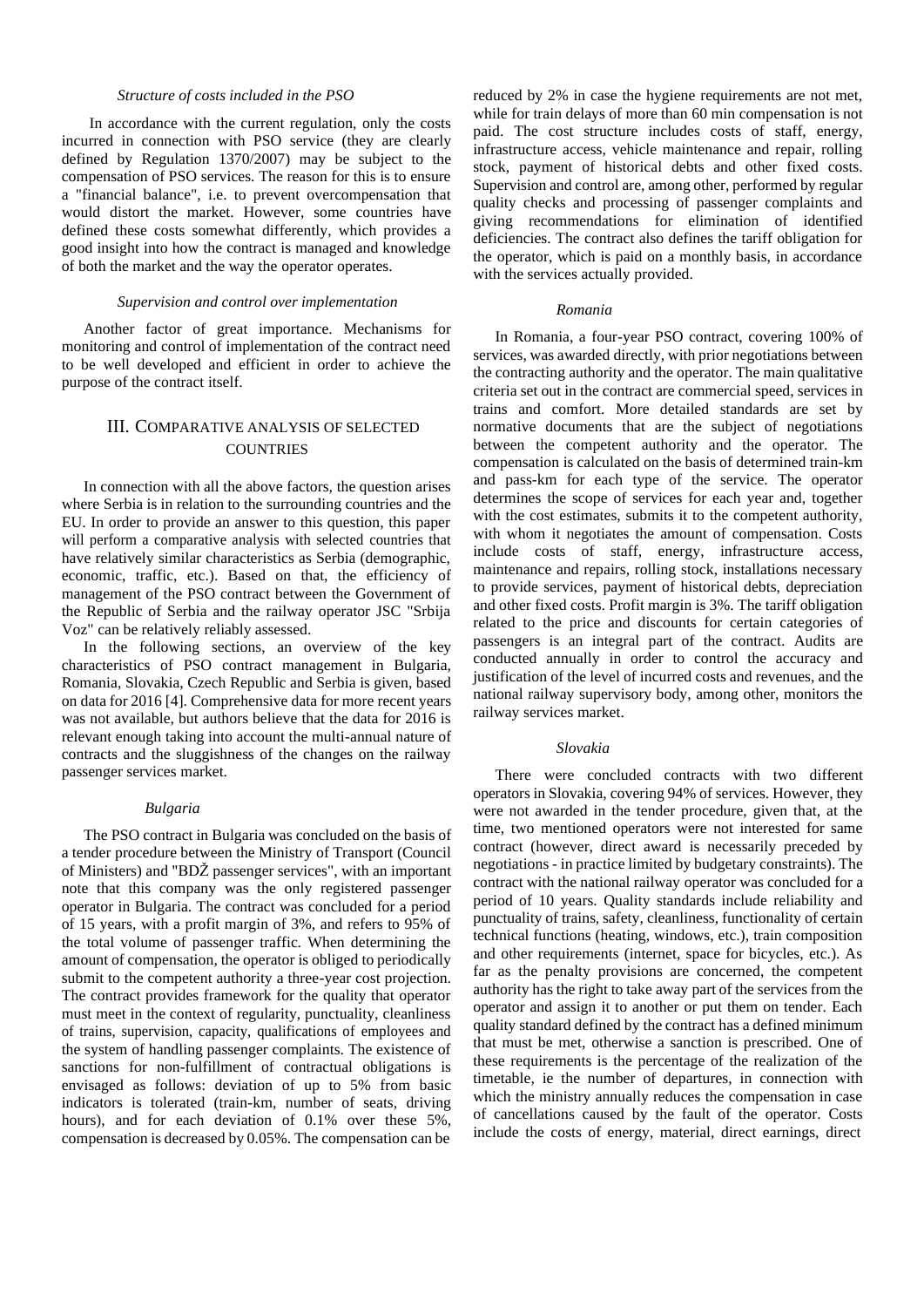depreciation, direct maintenance and repairs, levies, tickets, infrastructure access, other direct costs, overheads, and financial compensation costs. Profit margin is not provided for in the contract, while the operator also bears certain tariff obligations. Control and supervision are carried out so that the accuracy and justification of the amount of costs and revenues are subject to independent audit. The ministry also conducts regular inspections of train services.

## *Czech Republic*

There were in total 8 passenger operators in the Czech Republic in 2016, of which 5 operated under a PSO contract, while 3 received compensation only for certain tariff obligations. Some of these contracts were awarded directly, through negotiations, and some within the tender procedure. They cover a total of 92% of the total volume of services. Only about one third of the services are covered by a national contract, and as many as two thirds by the regional ones. Quality standards refer to the fulfillment of the timetable (the norm is 95%), connected services (also 95%), reliability, equipment and convenience of the rolling stock, washing and cleanliness. The penalty provisions of individual contracts provide for the possibility of the contracting authority that a certain part of the services (limited to a maximum of 75%) may be gradually awarded to another operator before the contract expires. Also, the operator is obliged to pay the competent authority a certain amount in case of non-compliance with defined quality levels. The validity period of the contracts is different, but goes up to a maximum 10 years. In practice, the obligation is determined by the operator submitting its business plan with the scope of planned services, assessment of costs, revenues and profit margin, to the competent authority. Costs covered by the contract include energy costs, direct material costs of towing vehicles, staff costs (train drivers and other), fleet costs (depreciation and interest), shunting services, assistance to passengers with reduced mobility, service controls, infrastructure access, fixed costs, variable costs and other costs related to passengers. The contracts also contain tariff obligations for certain categories of passengers, such as pupils and students. Control and supervision are carried out by unannounced financial checks, standard quality checks in trains and regular submission of reports related to punctuality, train composition, access charges, etc.

## *Republic of Serbia*

In Serbia, the first PSO contract with JSC "Srbija Voz" was concluded in 2016 with a validity period of one year. The following year a new contract was concluded, on a period of 5 years and, it will be the subject of the analysis in this paper. This contract was awarded directly considering that JSC "Srbija Voz" was (and still is) the only registered passenger operator. Once a year, an annex to this contract is concluded, which defines the scope of the services and the amount of costs and compensation. Costs include transportation costs (towing and shunting costs, on board and other personnel costs, vehicle maintenance, infrastructure access) and indirect transportation costs (financial costs, other costs and depreciation) [5]. Regarding the coverage of services by the contract, considering

that the Report on the determined obligations of public transport of passengers in railway traffic for 2018 [7] states that the carrier is obliged to realize 6.79 mil. train-km, while the Report on the implementation of the business program states that in 2018, in internal traffic (without special transports), 7.92 mil. train-km was realized [6]. It follows that the percentage of service coverage was 85.7% in 2018. In the same way, it can be concluded that in 2019 the coverage was 95%, which indicates the gradual increase, but at the same time the reduction of total traffic is noticeable. The amount of the profit margin is not publicly available. Quality standards include ensuring the same level of quality of service to all passengers, adequacy and equipment of rolling stock, cleanliness, maintenance and punctuality (service is considered performed if the train arrives at the final station with less than 25 minutes delay) [7]. However, the contract does not foresee penalties [7]. Supervision and control are performed by the ministry in charge for traffic affairs, and reporting is performed by defined monthly, quarterly, semi-annual and annual reports that JSC "Srbija Voz" regularly submits to the Ministry [7]. Data on special tariff obligations are not publicly available, but in accordance with the Law on Public Enterprises and the Statute of a joint stock company, any change in tariffs requires the consent of the Government. Also, based on the business programs from previous years, it can be concluded that the amount of compensation paid to the operator is not at an adequate level, ie that it is not sufficient to cover the costs of providing services.

## IV. STATE OF PLAY – REPUBLIC OF SERBIA

In order to analyze the PSO contract management in Serbia, but also to provide a basis for making recommendations for improving this process (which may also be the subject of a future paper), a comparative analysis of key factors for selected countries has been done. For a better insight into the results, a summary is given in the table in Annex I.

The key conclusion was that the process of PSO contract management in Serbia is at an initial level, ie below the level of selected EU countries. The reasons for this are numerous, but now only the few key ones will be mentioned: (1) quality standards take into account already existing traffic/safety parameters, which as such cannot stimulate the operator to raise the level of service quality; (2) the contract does not provide for sanctions for non-fulfillment of contractual obligations and quality standards. The absence of that kind of pressure on the operator also does not work in the direction of improving services; (3) the supervision and control mechanisms available to the competent authority are very modest, which further contributes to the above; (4) a significant problem is also a fact, which is not strange even in a number of EU countries, and that is that the PSO compensation is conditioned by budgetary constraints and it is not sufficient for efficient operation; (5) there is a part of the services whose profitability is questionable, which are not covered by the contract, and which can potentially have a negative impact on the operator's operations; and (6) the analysis of the cost structure points out to the conclusion that they are not managed according to the services (trains) but rather cumulatively, which makes it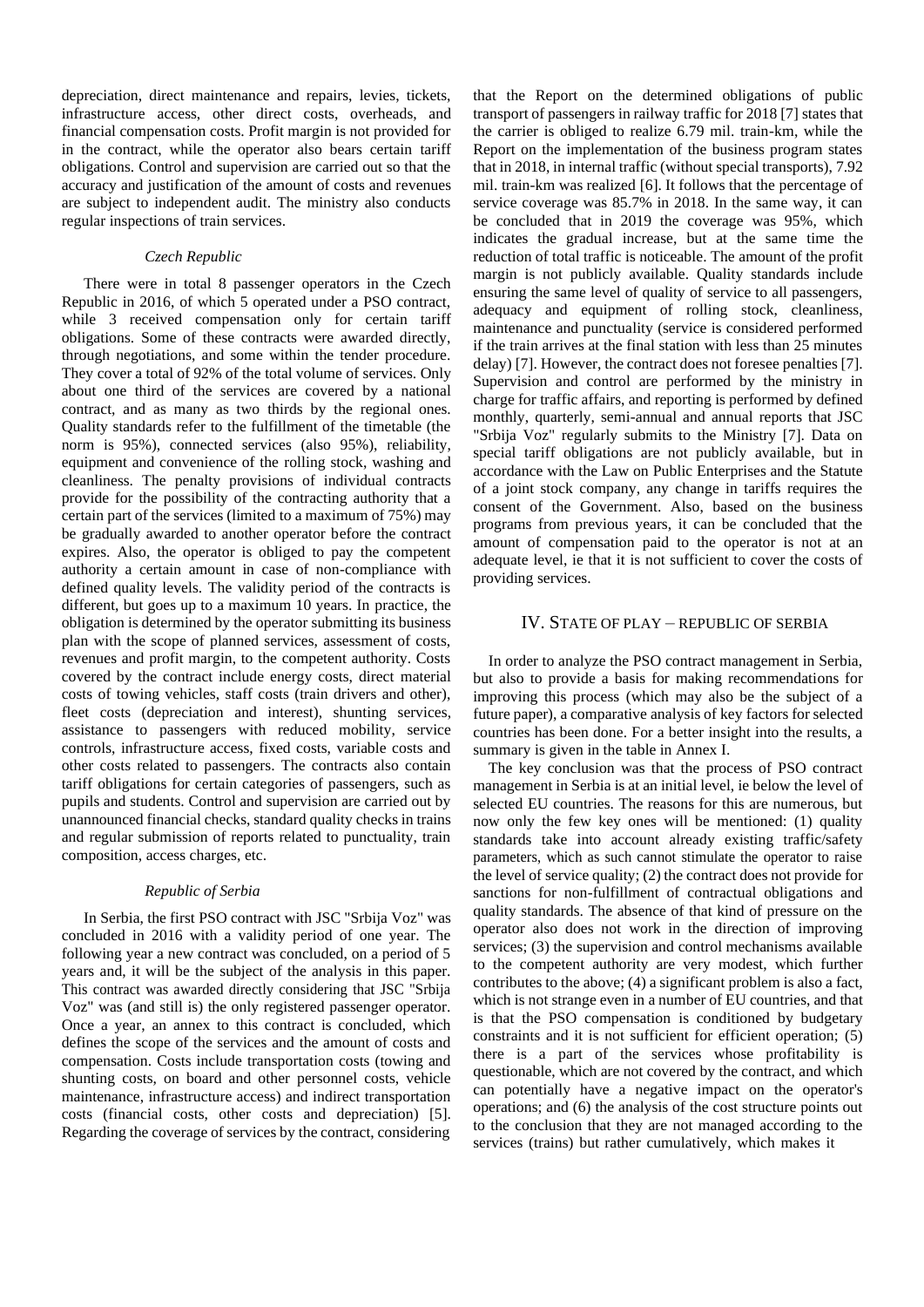difficult to plan traffic in PSO regime, and also to monitor and adjust the services during the validity of the contract.

Due to insufficient publicly available information, it was not possible to analyze in more detail the manner of determining the services that are the subject to the contract, the manner of negotiations and the position of operator within them, as well as the justifiability of the amount of costs and compensation.

# **REFERENCES**

[1] H. Poelman, L. Dijksatra, L. Ackermans, Rail transport performance in Europe: Developing a new set of regional and territorial accessibility indicators for rail, Directorate-General for Regional and Urban Policy, European Union, 2020.

[2] Regulation 1370/2007 of the European Parliament and of the Council of 23 October 2007 on public passenger transport services by rail and by road, EC, 2007.

[3] IRG-Rail Market Monitoring Report, IRG, 2019.

[4] Public Service Rail Transport in the European Union: An Overview, CER, 2017.

[5] Business plan of JSC "Srbija Voz", JSC "Srbija Voz", 2018.

[6] Report on the implementation of the business program for 2018, JSC "Srbija Voz", 2019.

[7] Report on the determined obligations of public transport of passengers in railway traffic for 2018, MCTI, 2018.